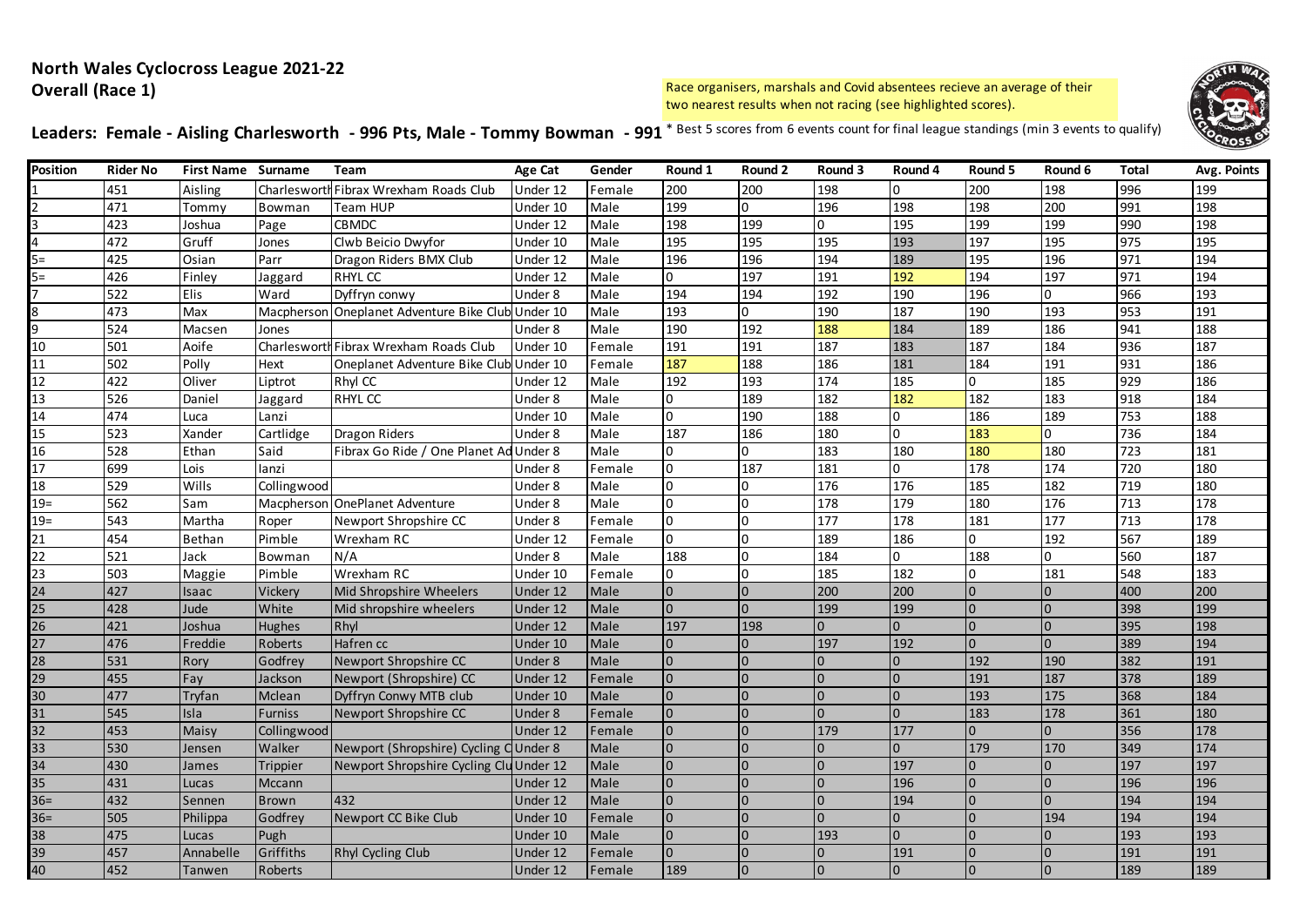# **North Wales Cyclocross League 2021-22 Overall (Race 1)**

Race organisers, marshals and Covid absentees recieve an average of their two nearest results when not racing (see highlighted scores).



Leaders: Female - Aisling Charlesworth - 996 Pts, Male - Tommy Bowman - 991<sup>\* Best 5 scores from 6 events count for final league standings (min 3 events to qualify)</sup>

| Position | <b>Rider No</b> | <b>First Name Surname</b> |                | Team                                    | <b>Age Cat</b> | Gender         | Round 1 | Round 2 | Round 3 | Round 4 | Round 5 | Round 6    | Total      | Avg. Points |
|----------|-----------------|---------------------------|----------------|-----------------------------------------|----------------|----------------|---------|---------|---------|---------|---------|------------|------------|-------------|
| $41 =$   | 478             | Finn                      | Mccann         | Newport Shropshire Cycling Clu Under 10 |                | <b>Male</b>    |         |         |         | 188     |         |            | 188        | 188         |
| $41 =$   | 520             | <b>IEleanor</b>           | Rayner         | Rhyl                                    | Under 10       | <b>Female</b>  |         |         |         |         |         | 188        | 188        | 188         |
| 43       | 525             | ILeo                      | West           |                                         | Under 8        | Male           | 186     |         |         |         |         |            | 186        | 186         |
| 44       | 541             | Gwenllian                 | <b>Roberts</b> |                                         | Under 8        | Female         | 185     |         |         |         |         |            | 185        | 185         |
| 45       | 424             | Alex                      | Enston         |                                         | Under 10       | Male           |         |         |         |         |         | 179        | <b>179</b> | 179         |
| 46       | 504             | Jessica                   | Williams       | Port Sunlight wheelers                  | Under 10       | <b>IFemale</b> |         |         | 175     |         |         |            | 175        | 175         |
| 47       | 577             | Charlotte                 | <b>Furniss</b> | Newport Shropshire CC                   | Under 8        | Female         |         |         |         |         |         | <b>173</b> | 173        | 173         |
| 48       | 544             | Kate                      | <b>Furniss</b> | Newport Shropshire CC                   | Under 10       | <b>IFemale</b> |         |         |         |         |         | 172        | 172        | 172         |
| 49       | 542             | Darcey                    | Theobald       | <b>I</b> Wrexham                        | Under 8        | Female         |         |         |         |         |         | 171        | 171        | 171         |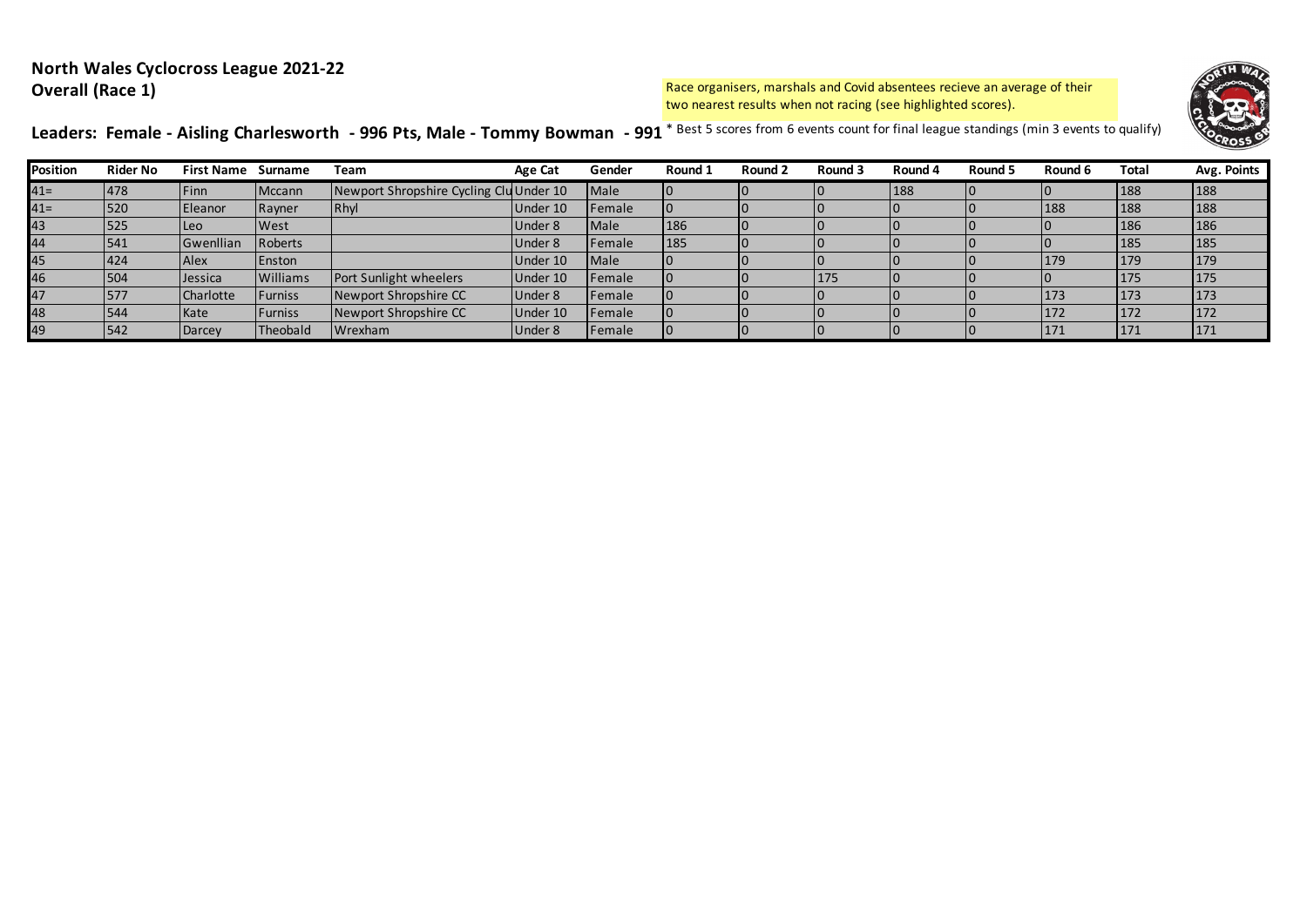# **North Wales Cyclocross League 2021-22 Under 10 (Female)**

Race organisers, marshals and Covid absentees recieve an average of their two nearest results when not racing (see highlighted scores).



Leader: Aoife Charlesworth - 1000 Pts **Exercise 1000 Pts** \* Best 5 scores from 6 events count for final league standings (min 3 events to qualify)

| Position | <b>Rider No</b> | <b>First Name</b> | Surname         | Team                                   | Age Cat  | Gender         | Round 1    | Round 2    | Round 3 | Round 4 | Round 5 | Round 6 | <b>Total</b> | Avg. Points |
|----------|-----------------|-------------------|-----------------|----------------------------------------|----------|----------------|------------|------------|---------|---------|---------|---------|--------------|-------------|
|          | 501             | Aoife             |                 | Charlesworth Fibrax Wrexham Roads Club | Under 10 | Female         | 200        | 200        | 200     | 200     | 200     | 197     | 1000         | 200         |
|          | 502             | Polly             | l Hext          | Oneplanet Adventure Bike Club Under 10 |          | <b>IFemale</b> | <b>199</b> | <b>199</b> | 199     | 198     | 199     | 199     | 994          | 199         |
|          | 503             | Maggie            | Pimble          | Wrexham RC                             | Under 10 | Female         |            |            | 198     | 199     |         | 196     | 593          | 198         |
|          | 505             | Philippa          | Godfrey         | Newport CC Bike Club                   | Under 10 | <b>IFemale</b> |            |            |         |         |         | 200     | <b>200</b>   | 200         |
|          | 520             | Eleanor           | Rayner          | <b>IRhvi</b>                           | Under 10 | <b>IFemale</b> |            |            |         |         |         | 198     | 198          | 198         |
|          | 1504            | Jessica           | <b>Williams</b> | Port Sunlight wheelers                 | Under 10 | <b>IFemale</b> |            |            | 197     |         |         |         | 197          | <b>197</b>  |
|          | 544             | Kate              | Furniss         | Newport Shropshire CC                  | Under 10 | <b>Female</b>  |            |            |         |         |         | 195     | 195          | 195         |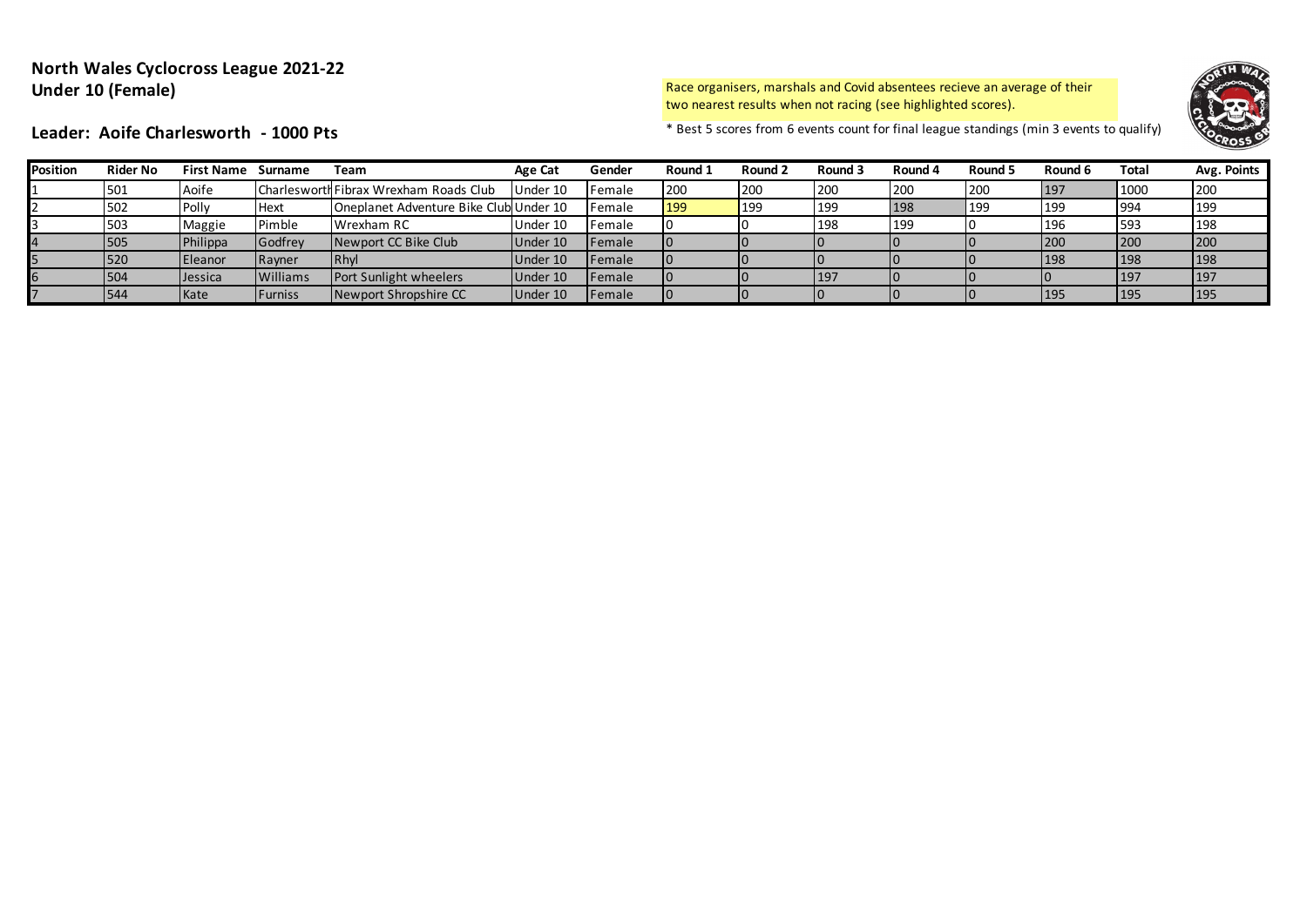# **North Wales Cyclocross League 2021-22 Under 10 (Male)**



Leader: Tommy Bowman - 999 Pts **Exercise 2008** Property and the sect 5 scores from 6 events count for final league standings (min 3 events to qualify)

| <b>Position</b> | <b>Rider No</b> | <b>First Name</b> | Surname | Team                                              | <b>Age Cat</b> | Gender      | Round 1 | Round 2    | Round 3 | Round 4 | Round 5 | Round 6 | Total | Avg. Points |
|-----------------|-----------------|-------------------|---------|---------------------------------------------------|----------------|-------------|---------|------------|---------|---------|---------|---------|-------|-------------|
|                 | 471             | Tommv             | Bowman  | Team HUP                                          | Under 10       | Male        | 200     |            | 199     | 200     | 200     | 200     | 999   | 200         |
|                 | 472             | Gruff             | Jones   | Clwb Beicio Dwyfor                                | Under 10       | Male        | 199     | <b>200</b> | 198     | 199     | 199     | 199     | 995   | 199         |
|                 | 473             | Max               |         | Macpherson Oneplanet Adventure Bike Club Under 10 |                | Male        | 198     |            | 196     | 196     | 197     | 198     | 985   | 197         |
|                 | 474             | Luca              | Lanzi   |                                                   | Under 10       | Male        |         | <b>199</b> | 195     |         | 196     | 197     | 787   | 197         |
|                 | 476             | Freddie           | Roberts | Hafren cc                                         | Under 10       | <b>Male</b> |         |            | 200     | 198     |         |         | 398   | 199         |
|                 | 477             | Tryfan            | Mclean  | Dyffryn Conwy MTB club                            | Under 10       | <b>Male</b> |         |            |         |         | 198     | 195     | 393   | 196         |
| $7=$            | 475             | Lucas             | Pugh    |                                                   | Under 10       | <b>Male</b> |         |            | 197     |         |         |         | 197   | 197         |
| $7=$            | 478             | Finn              | Mccann  | Newport Shropshire Cycling Clu Under 10           |                | Male        |         |            |         | 197     |         |         | 197   | 197         |
|                 | 424             | Alex              | Enston  |                                                   | Under 10       | Male        |         |            |         |         |         | 196     | 196   | 196         |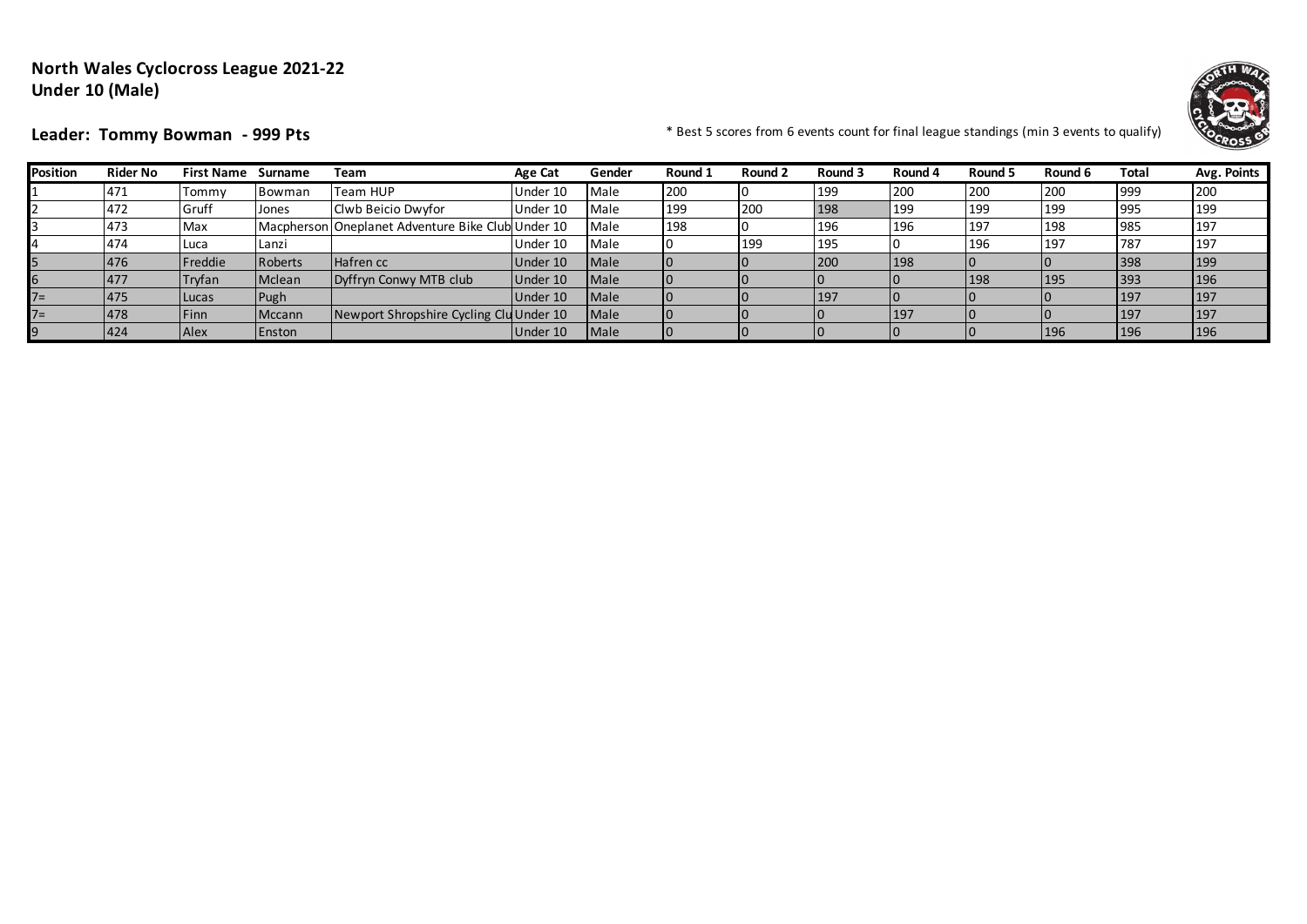# **North Wales Cyclocross League 2021-22 Under 12 (Female)**



Leader: Aisling Charlesworth - 1000 Pts **\*** Best 5 scores from 6 events count for final league standings (min 3 events to qualify)

| Position | <b>Rider No</b> | First Name    | Surname           | Team                                   | Age Cat  | Gender         | Round 1 | Round 2 | Round 3 | Round 4    | Round 5 | Round 6 | Total | Avg. Points |
|----------|-----------------|---------------|-------------------|----------------------------------------|----------|----------------|---------|---------|---------|------------|---------|---------|-------|-------------|
|          | 451             | Aisling       |                   | Charlesworth Fibrax Wrexham Roads Club | Under 12 | <b>IFemale</b> | 200     | 1200    | 200     |            | 200     | 200     | 1000  | <b>200</b>  |
|          | 454             | <b>Bethan</b> | Pimble            | Wrexham RC                             | Under 12 | Female         |         |         | 199     | <b>199</b> |         | 199     | 597   | 199         |
|          | 455             | l Fav         | <b>Jackson</b>    | Newport (Shropshire) CC                | Under 12 | <b>IFemale</b> |         |         |         |            | 199     | 198     | 397   | 198         |
|          | 453             | Maisy         | Collingwood       |                                        | Under 12 | <b>IFemale</b> |         |         | 198     | 198        |         |         | 396   | 198         |
|          | 457             | Annabelle     | <b>IGriffiths</b> | Rhyl Cycling Club                      | Under 12 | Female         |         |         |         | 200        |         |         | 200   | 200         |
|          | 452             | <b>Tanwen</b> | Roberts           |                                        | Under 12 | <b>IFemale</b> | 199     |         |         | 10         |         |         | 199   | <b>199</b>  |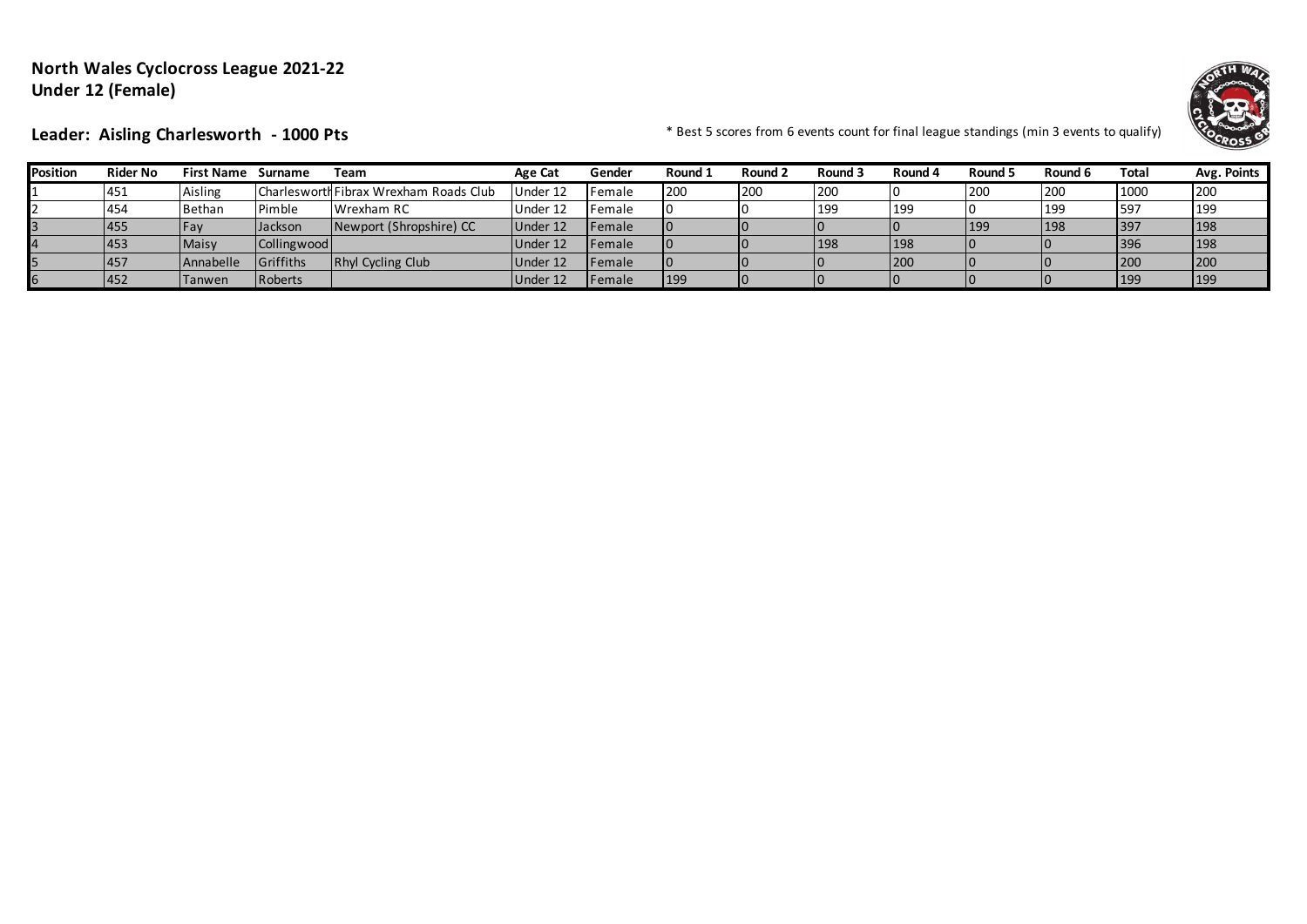# **North Wales Cyclocross League 2021-22 Under 12 (Male)**

Race organisers, marshals and Covid absentees recieve an average of their two nearest results when not racing (see highlighted scores).



**Leader: Joshua Page - 996 Pts** \* Best 5 scores from 6 events count for final league standings (min 3 events to qualify)

| <b>Position</b> | <b>Rider No</b> | <b>First Name Surname</b> |                | Team                                    | <b>Age Cat</b> | Gender | Round 1 | Round 2 | Round 3 | Round 4 | Round 5 | Round 6 | Total | Avg. Points |
|-----------------|-----------------|---------------------------|----------------|-----------------------------------------|----------------|--------|---------|---------|---------|---------|---------|---------|-------|-------------|
|                 | 423             | Joshua                    | Page           | <b>CBMDC</b>                            | Under 12       | Male   | 200     | 200     |         | 196     | 200     | 200     | 996   | 199         |
|                 | 426             | Finley                    | Jaggard        | <b>RHYLCC</b>                           | Under 12       | Male   |         | 198     | 197     | 198     | 198     | 199     | 990   | 198         |
|                 | 425             | Osian                     | Parr           | Dragon Riders BMX Club                  | Under 12       | Male   | 198     | 197     | 198     | 194     | 199     | 198     | 986   | 197         |
|                 | 422             | Oliver                    | Liptrot        | Rhyl CC                                 | Under 12       | Male   | 197     | 196     | 196     | 193     |         | 197     | 979   | 196         |
|                 | 427             | <b>Isaac</b>              | <b>Vickery</b> | Mid Shropshire Wheelers                 | Under 12       | Male   |         |         | 200     | 200     |         |         | 400   | 200         |
| 6=              | 428             | Jude                      | White          | Mid shropshire wheelers                 | Under 12       | Male   |         |         | 199     | 199     |         |         | 398   | 199         |
| 5=              | 421             | Joshua                    | <b>Hughes</b>  | Rhyl                                    | Under 12       | Male   | 199     | 199     |         |         |         |         | 398   | 199         |
|                 | 430             | <b>James</b>              | Trippier       | Newport Shropshire Cycling Clu Under 12 |                | Male   |         |         |         | 198     |         |         | 198   | 198         |
|                 | 431             | Lucas                     | Mccann         |                                         | Under 12       | Male   |         |         |         | 197     |         |         | 197   | 197         |
| 10              | 432             | Sennen                    | Brown          | 432                                     | Under 12       | Male   |         |         |         | 195     |         |         | 195   | 195         |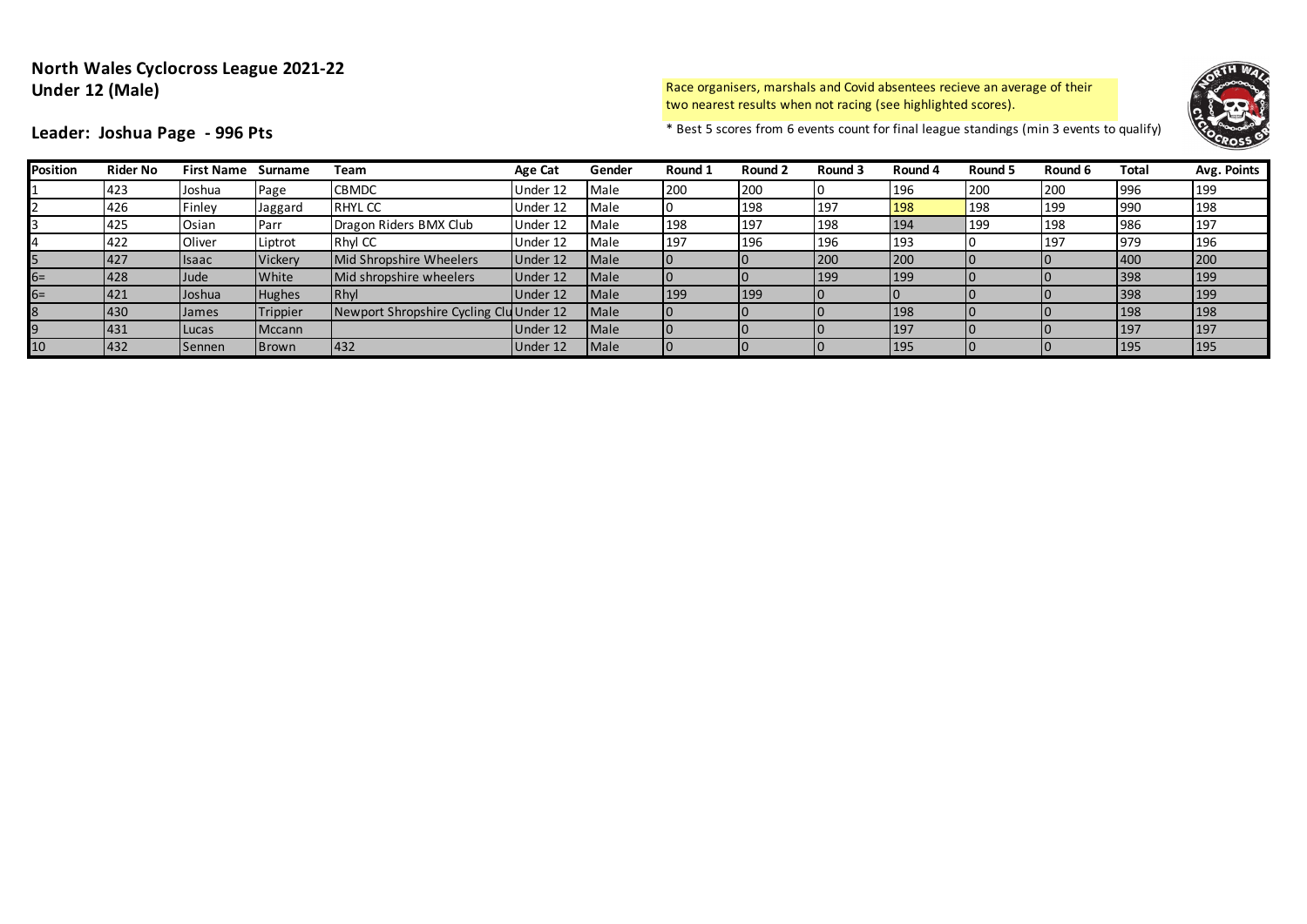# **North Wales Cyclocross League 2021-22 Under 8 (Female)**



**Leader: Lois lanzi - 796 Pts** \* Best 5 scores from 6 events count for final league standings (min 3 events to qualify)

| <b>Position</b> | <b>Rider No</b> | <b>First Name</b> | Surname          | Team                  | <b>Age Cat</b> | Gender         | Round 1 | Round 2 | Round 3    | Round 4 | Round 5 | Round 6    | <b>Total</b> | Avg. Points |
|-----------------|-----------------|-------------------|------------------|-----------------------|----------------|----------------|---------|---------|------------|---------|---------|------------|--------------|-------------|
|                 | 543             | Martha            | Roper            | Newport Shropshire CC | Under 8        | Female         |         |         | 199        | 200     | 199     | 199        | 797          | 199         |
|                 | 699             | Lois              | llanzi           |                       | Under 8        | <b>IFemale</b> |         | 200     | <b>200</b> |         | 198     | 198        | 796          | 199         |
|                 | 545             | llsla             | <b>I</b> Furniss | Newport Shropshire CC | Under 8        | <b>IFemale</b> |         |         |            |         | 200     | 200        | 400          | 200         |
|                 | 541             | Gwenllian         | Roberts          |                       | Under 8        | <b>IFemale</b> | 200     |         |            |         |         |            | 200          | 200         |
|                 | 577             | Charlotte         | l Furniss        | Newport Shropshire CC | Under 8        | <b>IFemale</b> |         |         |            |         |         | 197        | 197          | <b>197</b>  |
|                 | '542            | Darcey            | Theobald         | Wrexham               | Under 8        | Female         |         |         |            | 10      |         | <b>196</b> | 196          | 196         |